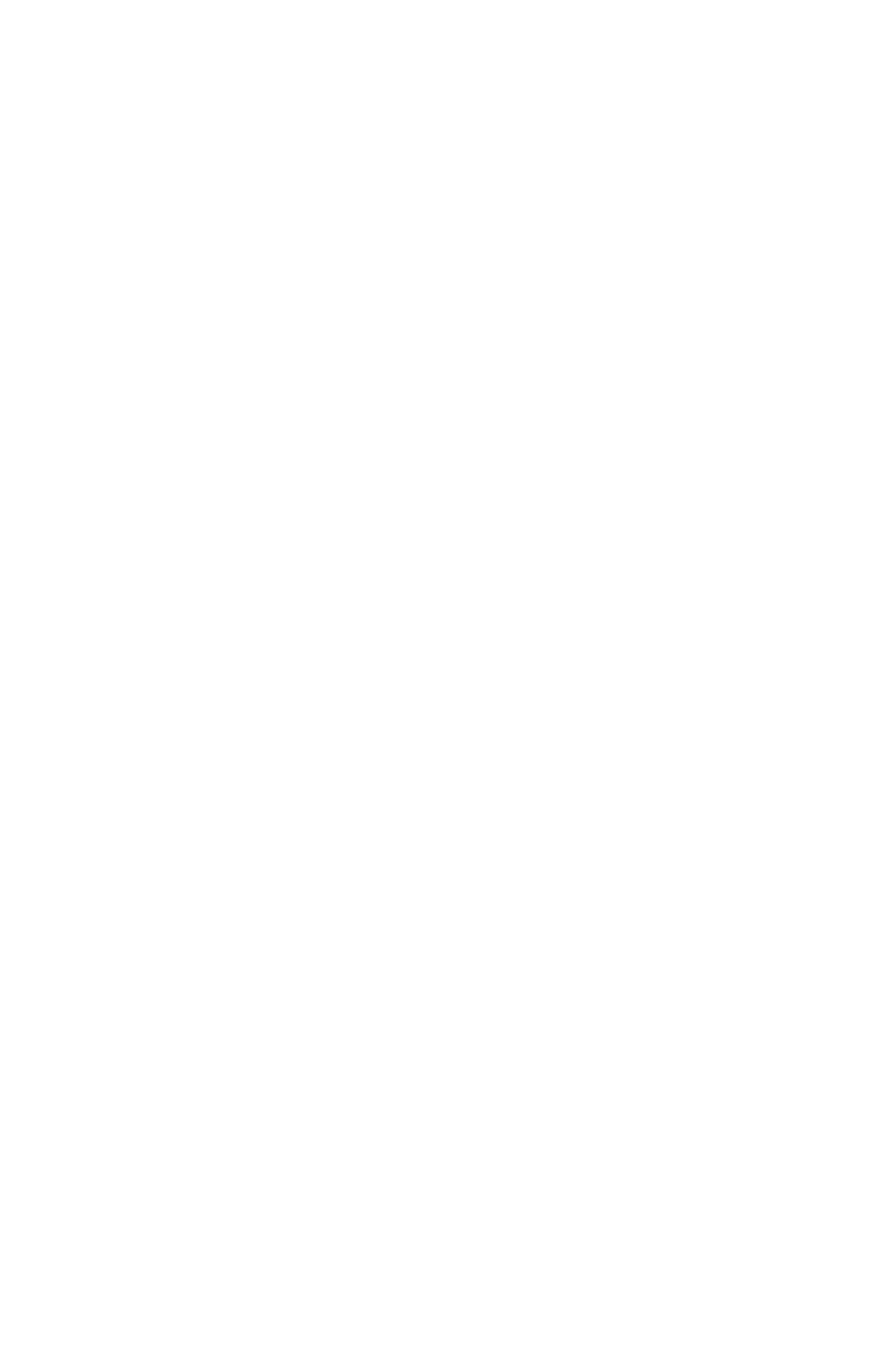### **Table of Contents**

- **A. Purpose**
- **B. Glossary of Terms**
- **C. How are Germs Spread?**
- **D. How You Can Reduce the Spread of Germs and Disease**
- **E. Alternatives to Bleach as a Disinfectant**
- **F. Questions and Answers**
- **G. Other Helpful References**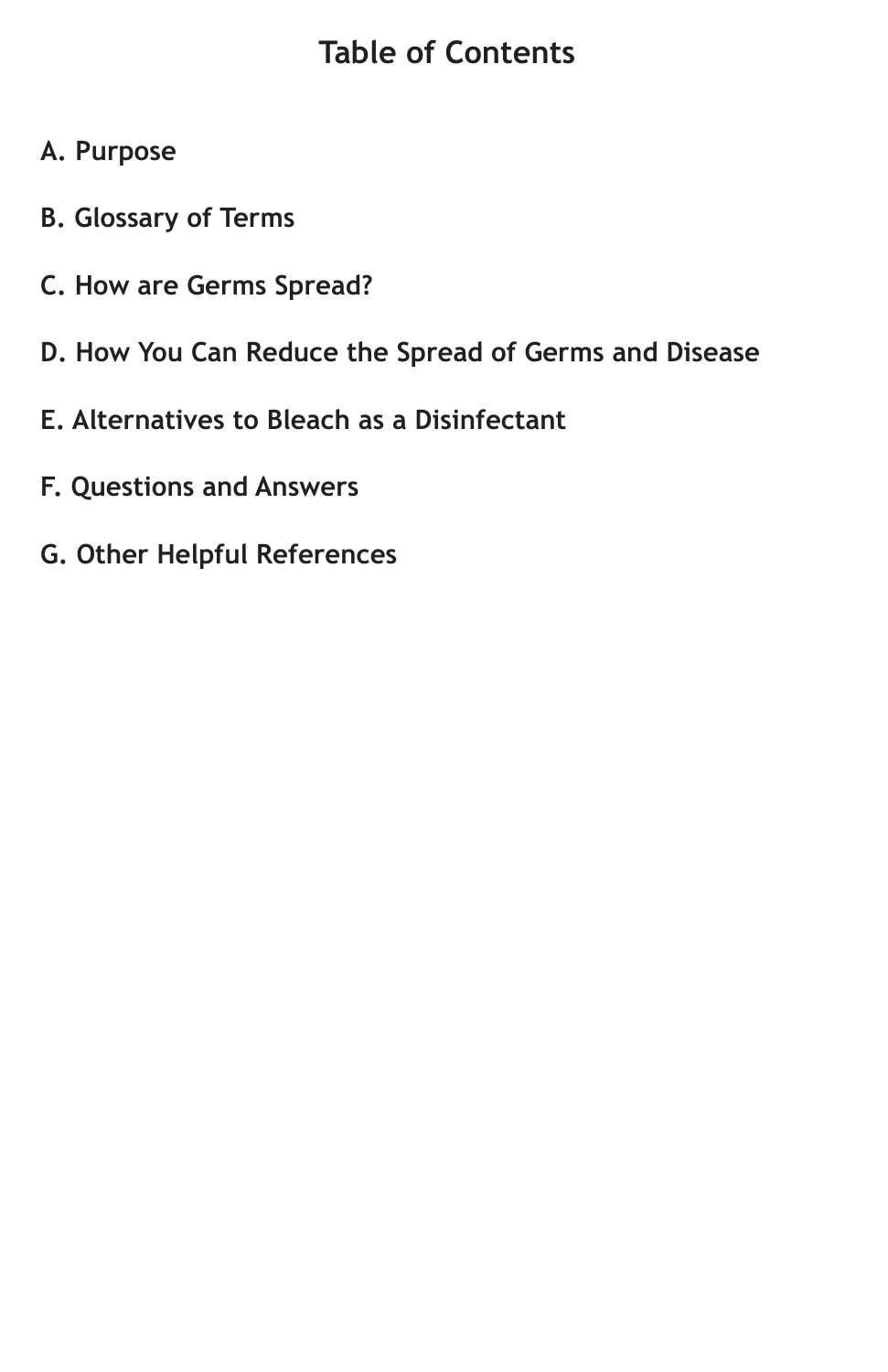### **A. Purpose**

This booklet explains how germs are spread in child care facilities. It also explains the differences between cleaning, sanitizing and disinfecting; the use of household bleach as a sanitizer/ disinfectant; and the use of acceptable alternatives. In child care facilities the use of bleach as a sanitizer and disinfectant is the most effective and least expensive, however there are times when an alternative is needed.

### **B. Glossary of Terms**

**Cleaning** - removal of "soil" with soap and hot water. Some examples of "soil" include dirt, food residue, vomits and stool.

**Contact Time** - the amount of time required for a specific concentration of disinfectant to kill germs (germs are also called micro-organisms).

**Disinfecting** - killing micro-organisms on non-food contact surfaces such as toys, diaper change tables and door handles. We use disinfectants to do this.

**Germs** – micro-organisms, such as bacteria, viruses, fungi and parasites which can cause illness. Pathogen is the medical term for germs.

**Infectious** - means a disease which can spread from person to person.

**ppm** - means "parts per million", and refers to the concentration of a substance. In metric terms, it refers to the number of milligrams of a substance in a liter of water.

**Sanitizing** - this is basically the same as disinfecting, but it is done on food contact surfaces such as cutting boards, counters and dishes. We use sanitizers to do this.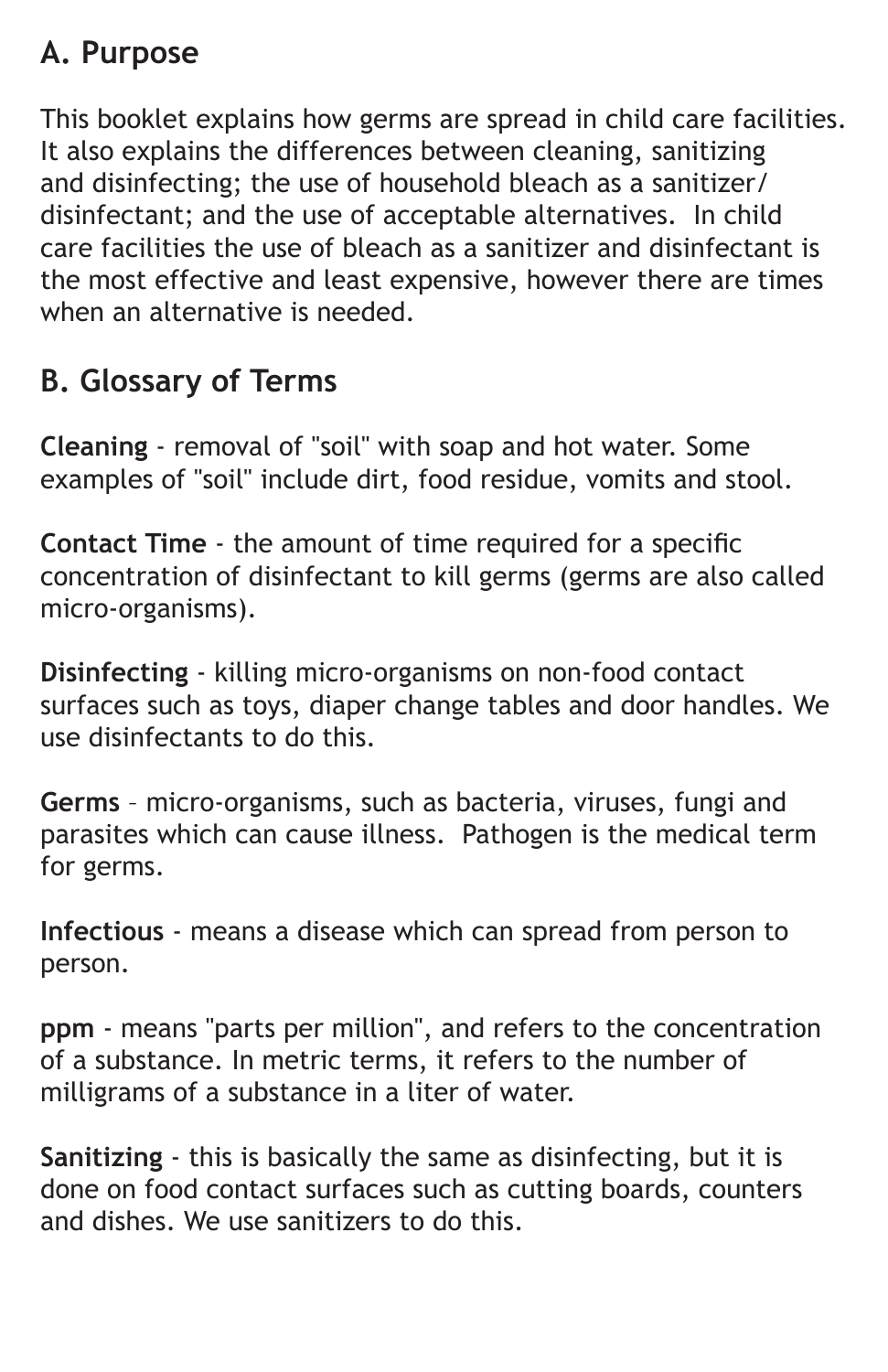**Quaternary Ammonium** - commonly known as quats.

**Chlorine** - easily available in bleach.

### **C. How are Germs Spread?**

Child care facilities may serve as settings for the spread of infectious diseases. The spread of disease can occur through touching contaminated surfaces, objects, careless handling of food or by poor hand washing practices.



Germs can cause foodborne illness and gastroenteritis (sometimes called "stomach flu" or "24 hour flu"), colds, influenza and pinkeye to name a few.

Approved sanitizers & disinfectants have been proven to reduce germs to a level considered safe from a public health view point.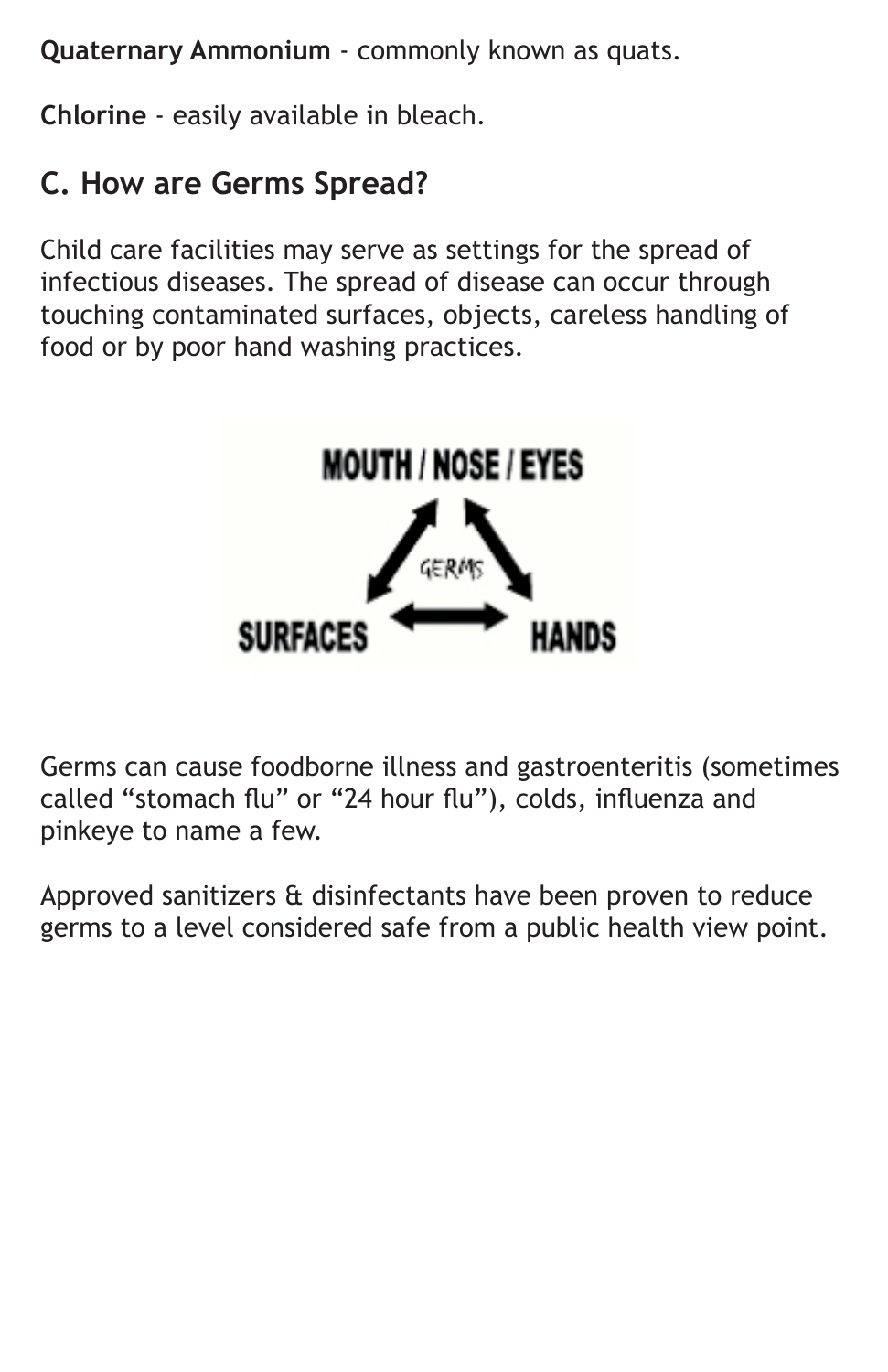### **D. How You Can Reduce the Spread of Germs and Disease**

When a person is ill they can spread germs. Ill staff and children should stay home. If a staff member becomes ill at work, they should leave work immediately. If a child becomes ill at the facility, they should be kept separate from the other children until their parent/guardian is able to pick them up. Be aware that germs can be spread several days after symptoms have ended.

#### **a) Hand washing**

Washing your hands is the single most important thing you can do to prevent the spread of disease. You should wash your hands whenever they may become contaminated and before preparing food.

- 1. Wet your hands with warm, running water.
- 2. Using liquid soap, lather well for 15 seconds, cleaning fingertips, between fingers and under your nails.
- 3. Rinse well for 15 seconds.
- 4. Dry your hands using a paper towel.
- 5. Turn off the tap and open the door using the paper towel.

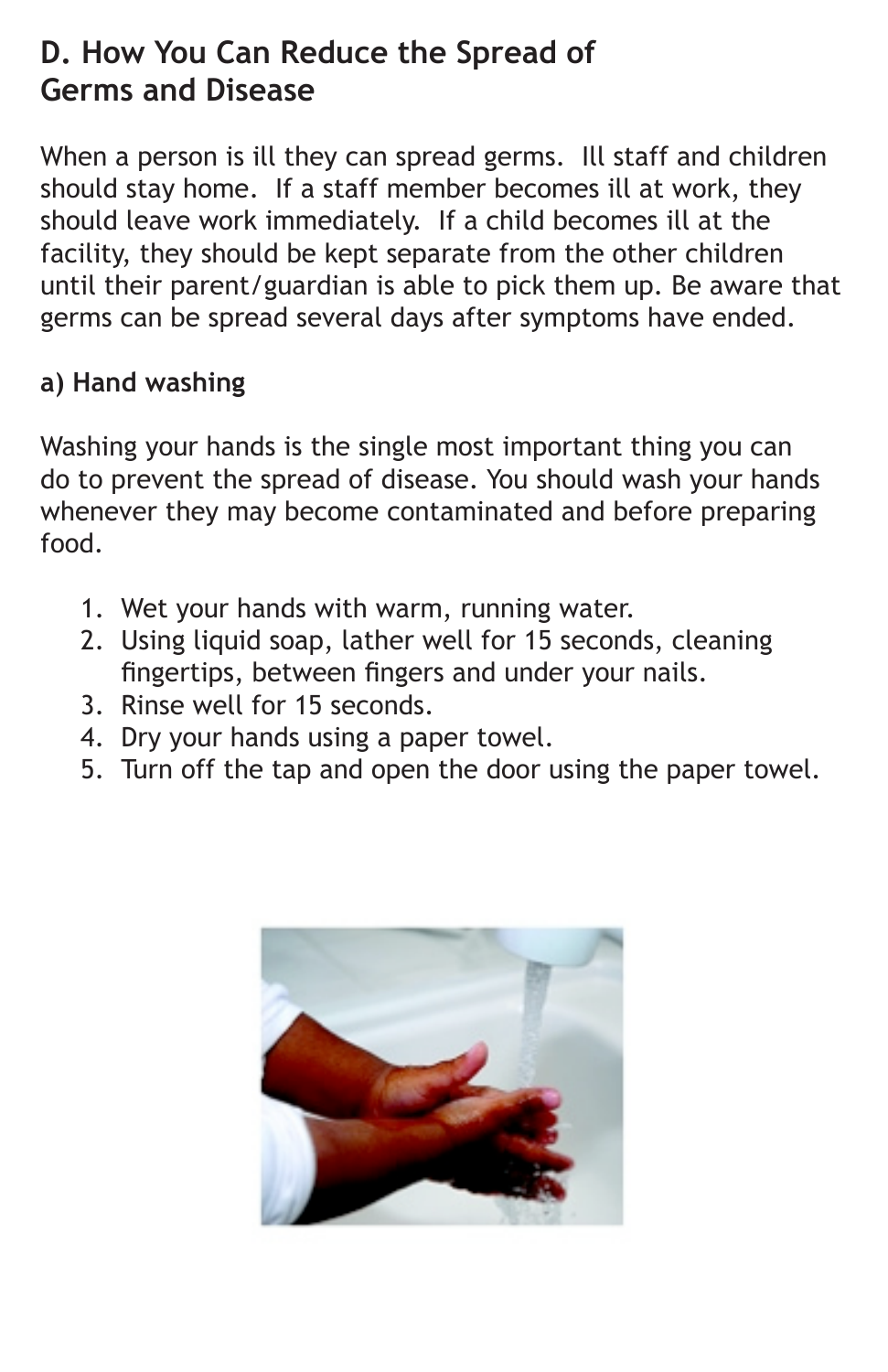#### **b) Cleaning and Disinfecting Non-food Contact Surfaces**

Use these steps to clean and disinfect toys, cupboard doors, shelving units, chairs and sleep mats.

- 1. Wash with warm water and soap; wipe down surfaces that need cleaning with a cloth or scrub brush.
- 2. Rinse well with clean, warm water.
- 3. Use a fresh solution with 100 ppm chlorine [5ml (1tsp) of unscented bleach per litre of water] or quaternary ammonium solution at a strength of 200 ppm (follow the label directions). *Never mix bleach and ammonia it will cause deadly fumes!*
- 4. Wet the surface down with the solution and let it sit for 2 minutes.
- 5. Let air dry…do not rinse or wipe.

Note: If a sudden outbreak of vomiting or diarrhea occurs, it could be due to Norovirus. Norovirus is a very hearty organism which requires a stronger level of disinfectant. When cleaning vomitus or diarrhea, disinfect the area with a strong solution of bleach and water [125ml (1/2 cup) per litre of water] with a contact time of 1 minute. Caution: this concentration can damage some surfaces.

Alternatively, use Accelerated Hydrogen Peroxide (AHP) according to the manufacturer's instructions. AHP is a highly effective, less caustic product and is available from janitorial suppliers. For more information please contact your local Environmental Health **Officer**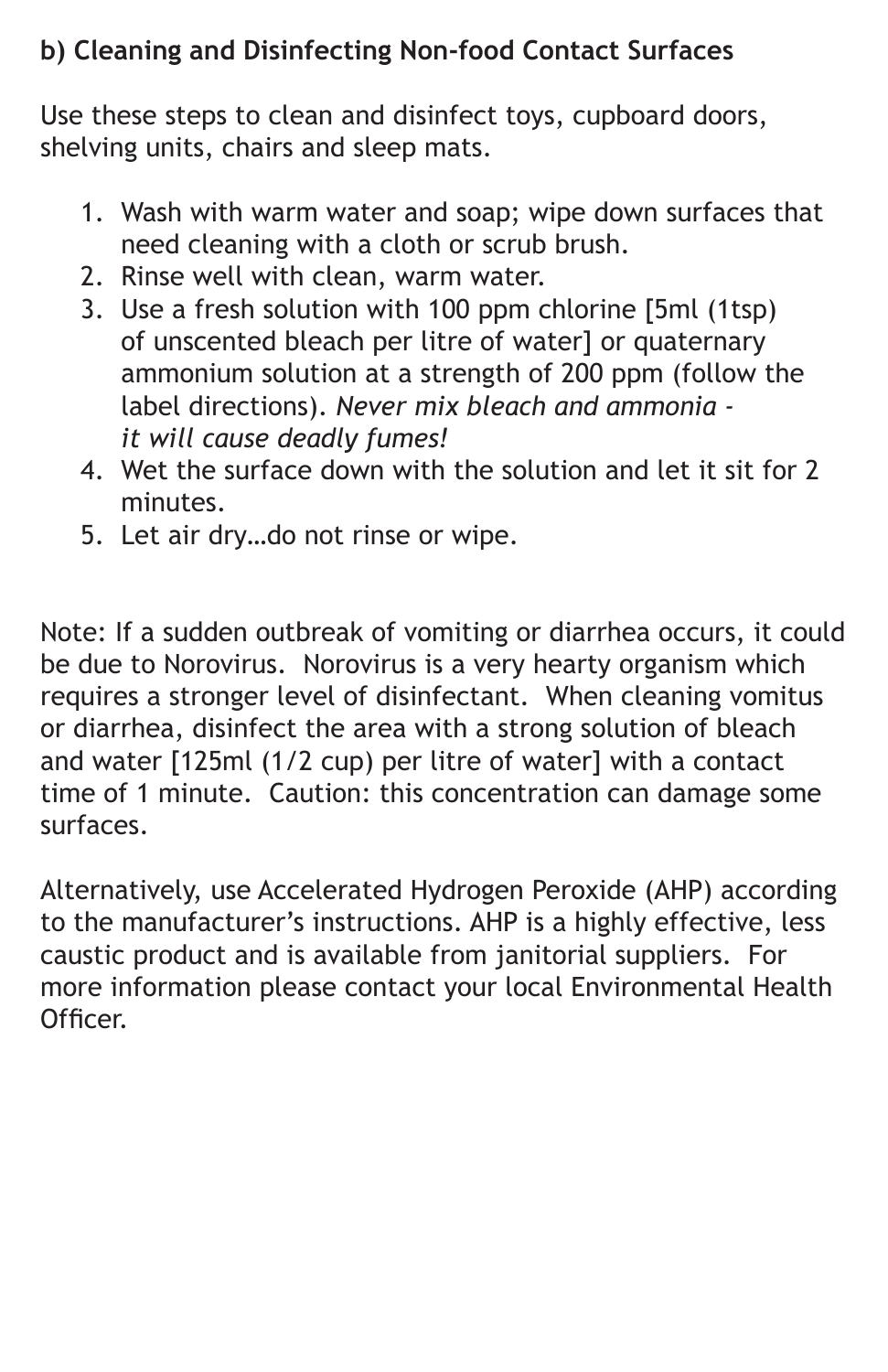### **c) Cleaning and Sanitizing Food Contact Surfaces**

Use these steps to clean and sanitize dishes, counters, cutting boards and eating tables.

- 1. Wash In clean hot water containing an approved dish detergent.
- 2. Rinse In clean hot water to remove detergent to help maintain strength of Sanitizing Solution.
- 3. Sanitize By submerging dishes for 2 minutes in clean warm water-with a solution of:
	- Chlorine (bleach) at 100 ppm: 2 tablespoons (30 ml) per gallon (4 liters) of water.
	- Quaternary ammonium solution (200 ppm), or
	- Iodine (12.5-25 ppm).
- 4. Air Dry On a clean, nonabsorbent surface. Do not wipe.

Note: Some toys can be submerged in water and can therefore be sanitized using this method. Wipe down counters and tables with the sanitizer solution. Allow them to air dry.

## **E. Disinfection Options**

When choosing a disinfectant look for the following information:

- Drug Identification Number (DIN): assures the user that any claims made on the label are accurate.
- That the product is intended to be used as a disinfectant/ sanitizer.
- Please note only chlorine, quats, iodine and AHP are approved for use as a sanitizer on food contact surfaces.
- For more information on disinfectants/sanitizers, please contact your local Environmental Health Officer.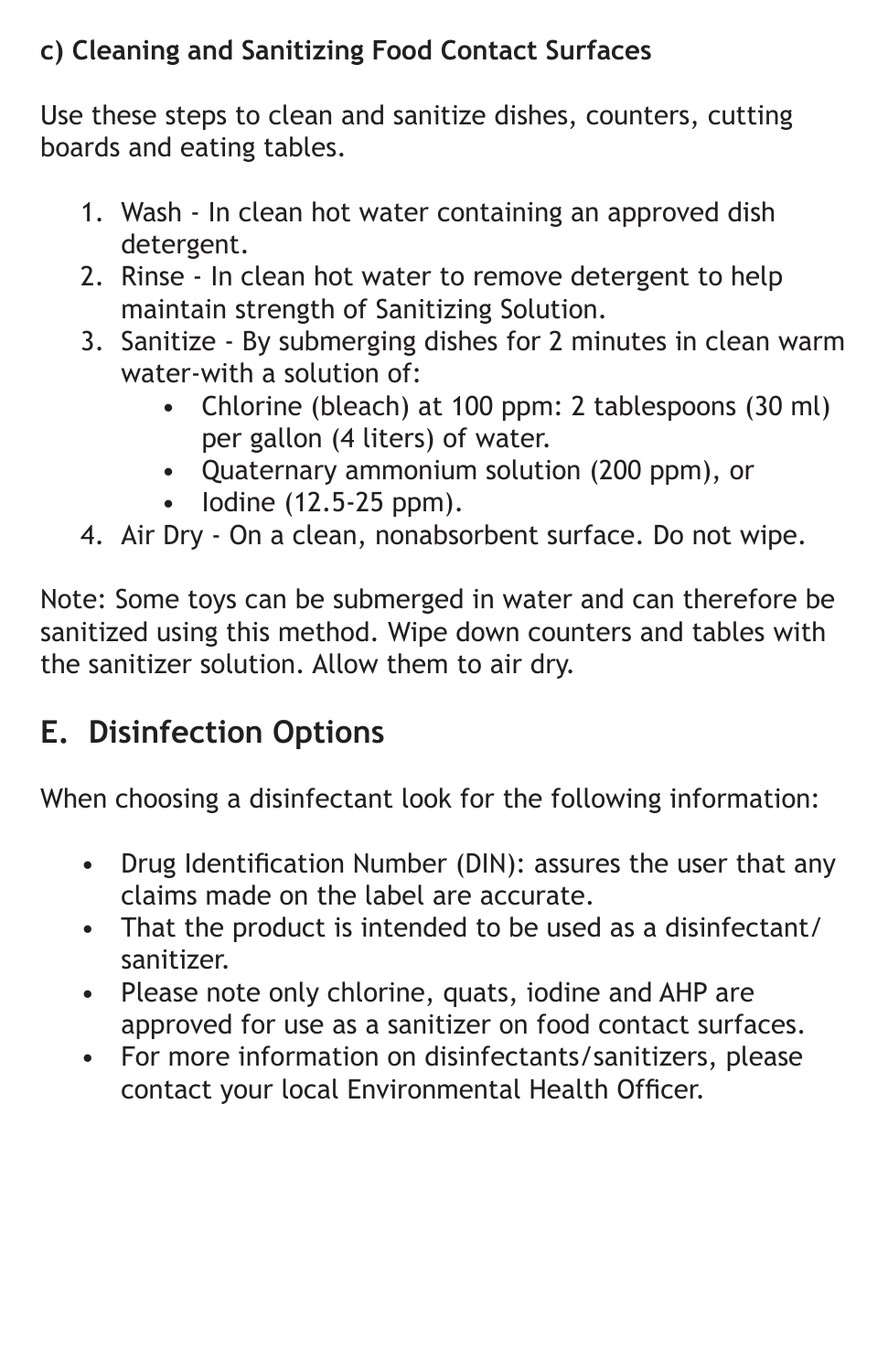Directions for use must provide instruction on:

- Precautionary information on safe handling procedures.
- Appropriate dilutions and application procedures.
- Contact time (how long to leave the disinfectant on the surface).
- Requirements for cleaning of surfaces prior to disinfection.
- Requirements for rinsing.
- Stability of product (e.g. daily mixing).
- Disposal of waste materials.

Also, look for first aid instructions on the label.



Always ensure safe storage of any cleaning product!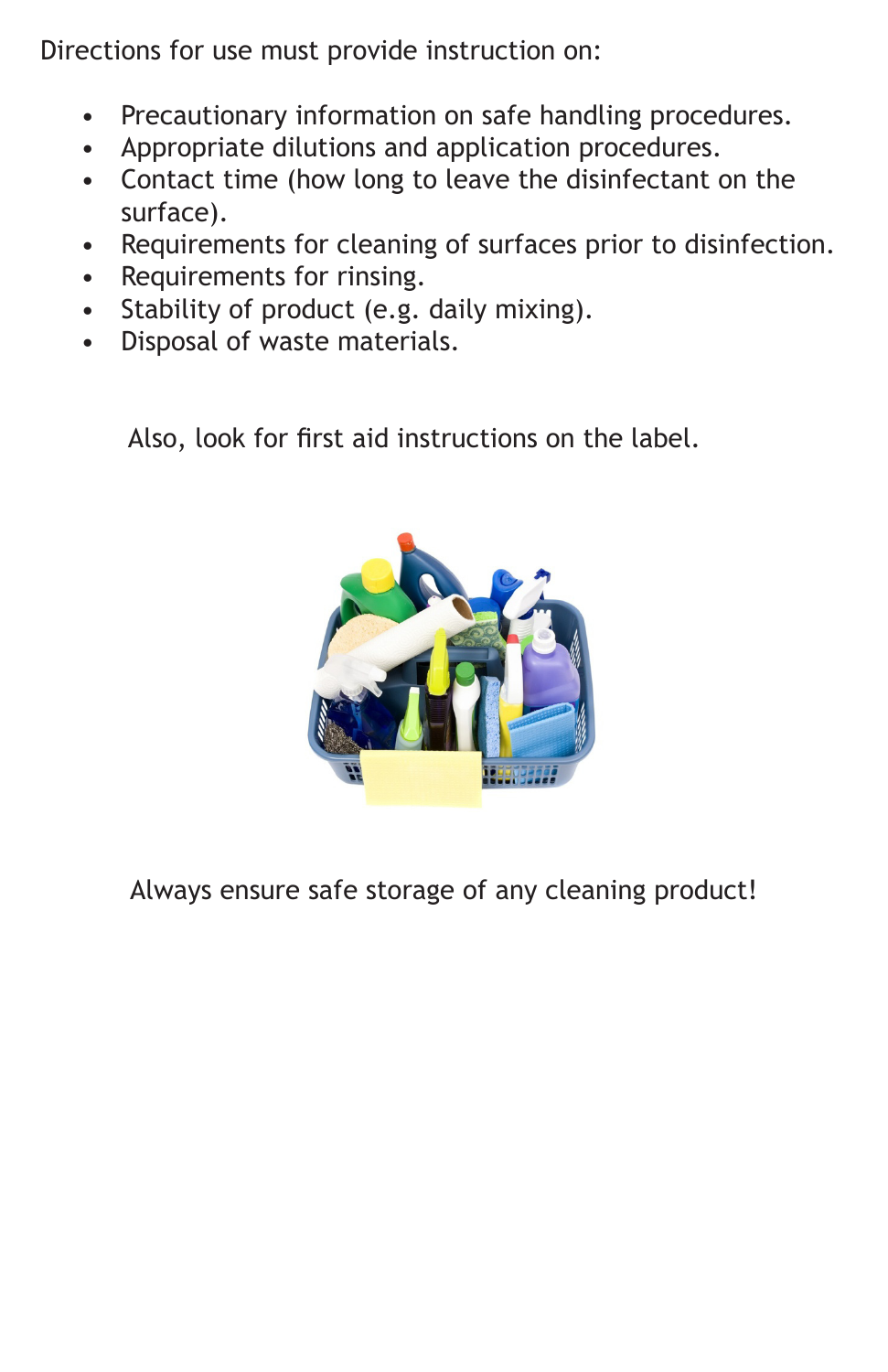### **F. Questions and Answers**

1. Q: Why is bleach generally recommended over other products?

A: Bleach is recommended over other products because it is inexpensive, strong and relatively simple to mix. Bleach is safe to use in day care in the concentrations recommended. The compound breaks up very quickly and the reactive part is only available for a brief period of time and then forms products (salt and water) that are no longer reactive and are safe if ingested and safe for the environment.

2. Q: How long can I keep bleach?

A: Bleach is easily broken down by light; that is why bleach is sold in solid colour bottles and new solutions must be made every day. Once the bleach is broken down by light and has lost its colour and odour it is no longer useful.

3. Q: If a product such as a pine fluid or phenols states it kills 99% germs or bacteria, is it acceptable instead of bleach?

A: It depends, based on what the active ingredient is and whether or not that active ingredient has been approved. Look for a DIN.

4. Q: Bleach has damaged staff and children's clothing. Is there a product that is safer for clothing?

A: Quaternary ammonium is safer for clothing, but is not effective against Norovirus.

5. Q: I find bleach has an unpleasant odour. Is there a disinfectant that is odorless?

A: First, consider how you are mixing the solution. Bleach, when mixed appropriately, has a mild odor. However, Quaternary Ammonia also has a mild odor.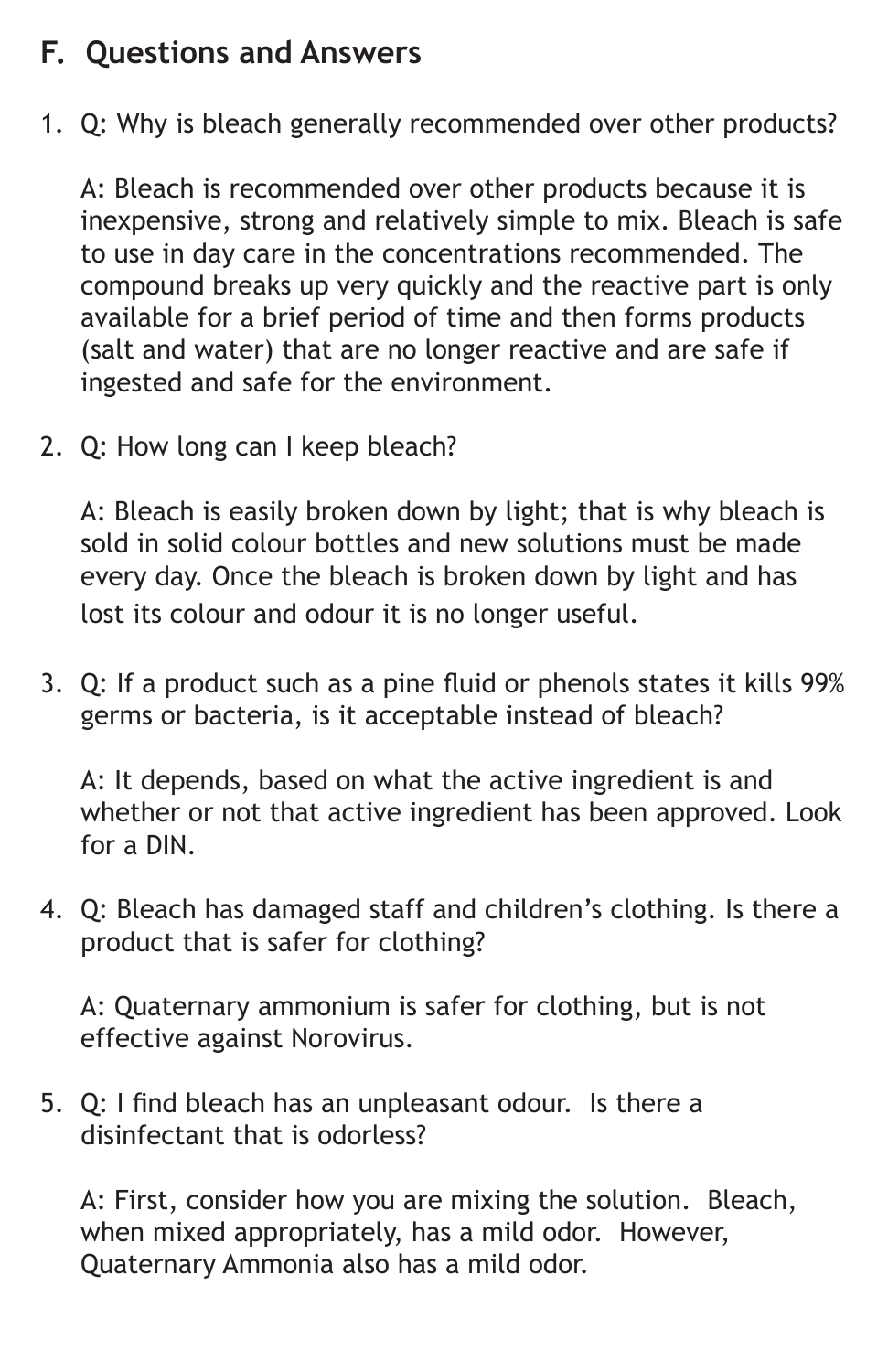6. Q: Are there any natural cleaning products that will sanitize?

A: No.

7. Q: I heard that dirt and dish soap neutralize bleach and make it ineffective as a sanitizer. Is this true?

A: Yes, this is why dishes must first be washed and rinsed before being submerged in a bleach solution and air dried. Air drying is required to ensure bleach has a sufficient contact time to kill germs.

8. Q: Where are products such as Virox ® available for purchase?

A: Check your local yellow pages under "janitorial supplies".

9. Q: Where can I get more information on choosing the correct disinfectant for my facility?

A: Use the resources listed below or contact your local Environmental Health Officer.

### **G. Other Helpful References**

Available on our Northern Health website: www.northernhealth.ca

- A Quick Guide to Common Childhood Diseases
- Preventing Illness in Child Care Settings

Ministry of Health http://www.gov.bc.ca/health/index.html

British Columbia Centre for Disease Control www.bccdc.org

Health Files www.bchealthguide.org/healthfiles